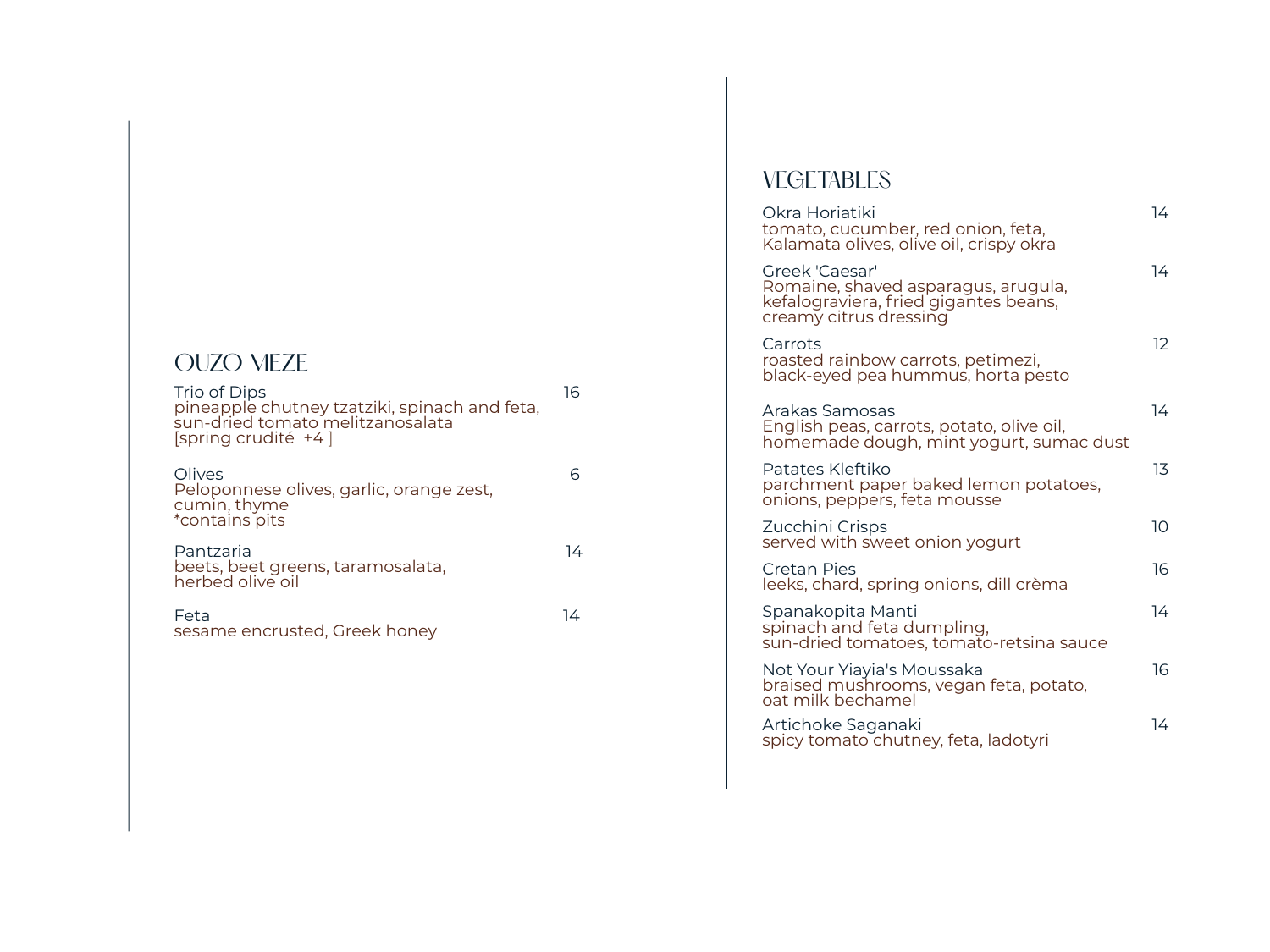## SEAFOOD

| Scallops Toursi*<br>bay scallop crudo, pickled corn, red onion,<br>bell pepper, micro cilantro, crispy pita | 18 |
|-------------------------------------------------------------------------------------------------------------|----|
| <b>Tsipoura</b><br>sea bream crudo, cucumber gazpacho,<br>carrot mousse, crumbled frigania                  | 18 |
| Octopus<br>grilled octopus, mango, dill, capers,<br>harissa honey                                           | 22 |
| Halibut Ladolemono<br>pan seared halibut, crispy trahana,<br>Florina pepper romesco, green bean salad       | 22 |
| Shrimp Skordo<br>spanakorizo, garlic ladolemono                                                             | 18 |
| Mussels<br>cauliflower rice, garlic butter, peppers,<br>burnt lemon                                         | 18 |
| Calamari<br>fried with banana peppers, caper leaf tartar                                                    | 16 |

#### **MEAT**

| Bao 'Gyro'<br>crispy pork belly, BBQ tzatziki, Greek slaw                                          | 8/each |
|----------------------------------------------------------------------------------------------------|--------|
| Greek Dog<br>grilled loukaniko, Florina pepper relish,<br>crispy onions, spicy mostarda            | 16     |
| Brizola<br>grilled pork chop, Greek coffee rub,<br>whipped oven-baked lemon potatoes,<br>mushrooms | 24     |
| Souvlaki*<br>marinated lamb, rigani, lemon, tzatziki                                               | 22     |
| Lamb Ribs<br>coriander and cumin dry rub, thyme honey,<br>ouzo glaze                               | 24     |
| Lahmajoun Anatolia<br>braised ground chicken, tandoori spices,<br>cumin yogurt, pita               | 16     |
| GFC.<br>Greek Fried Chicken, tzatziki rub<br>blackened Greek yogurt, oregano fries,<br>Greek slaw  | 22     |

## FEASTS

Paidakia\* Paidakia bertuk menggalan kecamatan per kilo 68 grilled lamb chops marinated in olive oil, lemon & rigani

Poikilia Kreaton\* 118 selection of grilled meats: souvlaki, lamb chops, loukaniko, brizola, served with patates, tyrokafteri, tzatziki, grilled pita

Lavraki [Greece] 38 Mediterranean seabass grilled with rigani, lemon, garlic & parsley, served whole with wild greens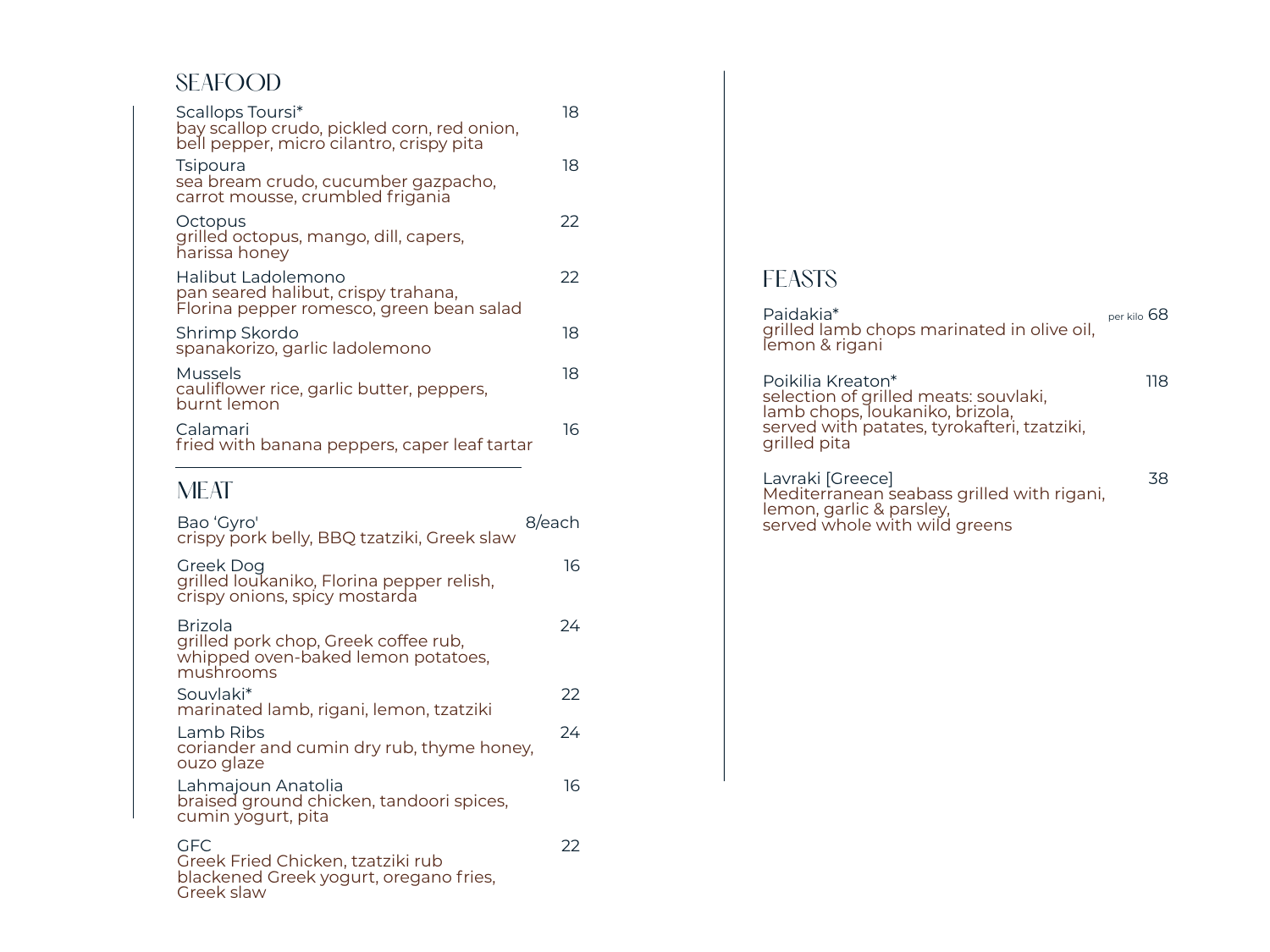## COCKTAILS 16

C0mmitt33 Mul3 2.0 vodka, mango, saffron, ginger beer, bitters

Ragnarök and Roll beet aquavit, marigold, Mad River Rye, Swedish punsch

Juice Bar Junkie Tanteo chipotle & habanero tequilas, carrot, lemon, agave, ajowan, wasabi

Don't Call it a Kumquat Hendrick's Neptunia, Italicus, Lillet Rose, kumquat oleo, white amaro

Islande Boi falernum cachaça, mezcal, papaya, Carpano Bitter, rehydrated lime, tiki cube

Golden Lady oolong vodka, umeshu, apple, ginger, umeboshi, lemon

Tropic Nose Dive Mad River Rye, Nonino, acidified pineapple, Benedictine, Alta Verde, coconut cube

Not Your Baby coconut-washed Flor de Cana 12, lychee, pineapple, vanilla, lime

Rage Against the Tajin tequila, mezcal, house chamoy, tamarind, passionfruit, lime, tajin-coconut foam

Chartreuse It or Lose It sage Hendrick's, blueberry, lemon, cassis, Chartreuse, mastiha

Mind Your Nanners bourbon, baby bananas, commandaria, fino & oloroso sherry, grapefruit, cinnamon, savory bitters

Once a Malaka, Always a Malaka vodka, apricot mastiha, Carpano Bitter, lemon, mint, acai kombucha

What's Shakin' rotating cocktail special

## LARGE FORMAT 130

Group Therapy goji tequila, lime leaf, grapefruit, watermelon, poblano, aloe, lime

Boots and Hats and Boots and Hats and… St. George Chile Vodka, bison grass, pink peppercorn, galangal, lime, hopped soda

#### BEER

| Fix 'Hellas'<br>Olympic Brewery, Euro Pale Lager, GR, 5 ABV                                     | 7  |
|-------------------------------------------------------------------------------------------------|----|
| 56 Isles<br>Parow Brewery, Pilsner, Paros, GR 5.2 ABV                                           | 7  |
| Dale's Pale Ale<br>Oskar Blues brewery, American Pale Ale,<br>Longmont CO, 6.5 ABV              | 7  |
| Zombie Dust<br>3 Floyds Brewing Co., High Hopped Pale Ale,<br>Munster IN, 6.5 ABV               | 8  |
| <b>Boom Sauce</b><br>Lord Hobo, American IPA,<br>Norwood, MA, 7.8 ABV (16oz)                    | 11 |
| Allagash White<br>Allağash Brewing Co., Witbier,<br>Portland, ME, 5.1 ABV                       | 7  |
| <b>What's Crackin'</b><br>rotating beer special                                                 | MP |
| Downeast Cider<br>[Rotating Selection] Boston MA                                                | 8  |
| <b>Gunner's Daughter</b><br>Mast Landing Peanut Butter Milk Stout,<br>Westbrook ME, 5.5 ABV     | 10 |
| Lagunitas Hop Hoppy Refresher<br>Lagunitas Brewing Co., Non-Alcoholic,<br>Petaluma, CA, 0.0 ABV | 7  |